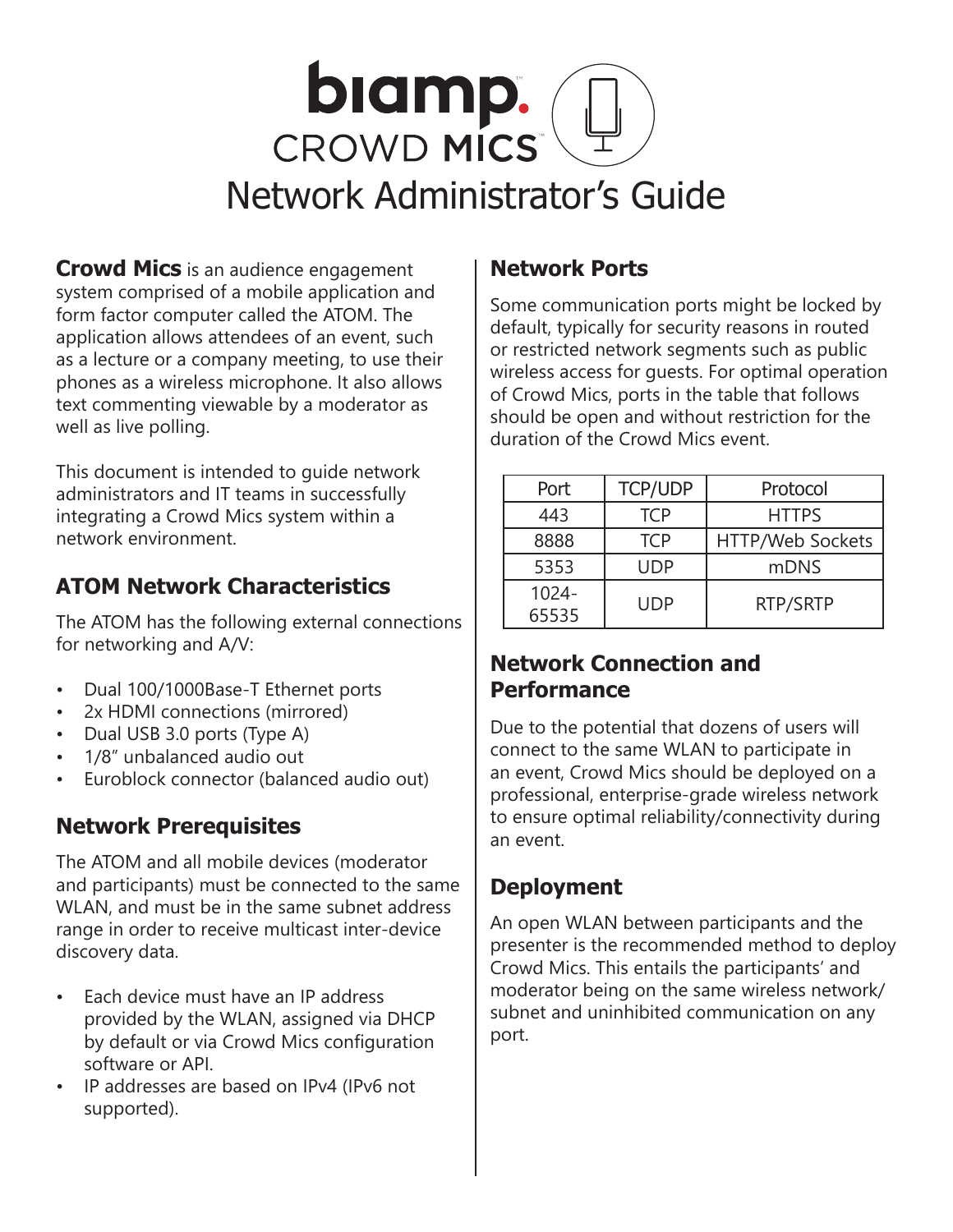### **Configuration Details**

- IPv4 WLAN for moderator and participants
- Bonjour/mDNS allowed in the WLAN
- Client isolation/peer-to-peer blocking disabled (allow 'any-to-any' communication among devices on the WLAN.)

This configuration allows direct communication between the participants and the moderator.

### **Physical Connections**

- 1. Ethernet Ports Control and User Networks
- 2. USB 3.0 (Type A)
- 3. HDMI
- 4. Euroblock Audio Connector
- 5. 1/8" (3mm) unbalanced Audio Out
- 6. Power



Connect power to the ATOM.

Connect HDMI, 1/8" balanced audio ports, USB and/or the Euroblock connector to the venue's A/V system. These connections may be used simultaneously in any combination.

Connect the user Ethernet network port to the venue's Wifi system. On the user side, the protocols are a combination of mdns-sd, webrtc, and http. Mobile devices will find the ATOM via mdns over wifi. atom.local broadcasts on the user port.

The second Ethernet network port is optionally used for control via SageVue and may be connected to the corporate LAN. The protocols on the control side are https and http.

Either port may be configured for network or control, but for consistency it is recommended that Port 1 be used for management (control) and Port 2 be used for connecting to the wireless network.

Both ports are on independent NICS, they are not switched, and the ATOM has been penetration tested to ensure isolation of the two ports. Once all connections are made, power up the ATOM.

Diagrams on the last page of this document give typical network connection examples.

# **ATOM Configuration**

The ATOM is designed to deploy 'out of the box,' with no configuration needed, but is equipped with an advanced setup feature which allows users to access more advanced configuration options via a dashboard.

Make all physical connections described previously. Connect to the ATOM configuration dashboard via a PC on the same subnet with the following URL:

#### **https://atom-XXXXXXXXXXXX.local**

X's represents the MAC address of the ATOM and may be found on a label on the underside of the ATOM:



Alternatively, a user may navigate to the dashboard page via the IP Address if it is known.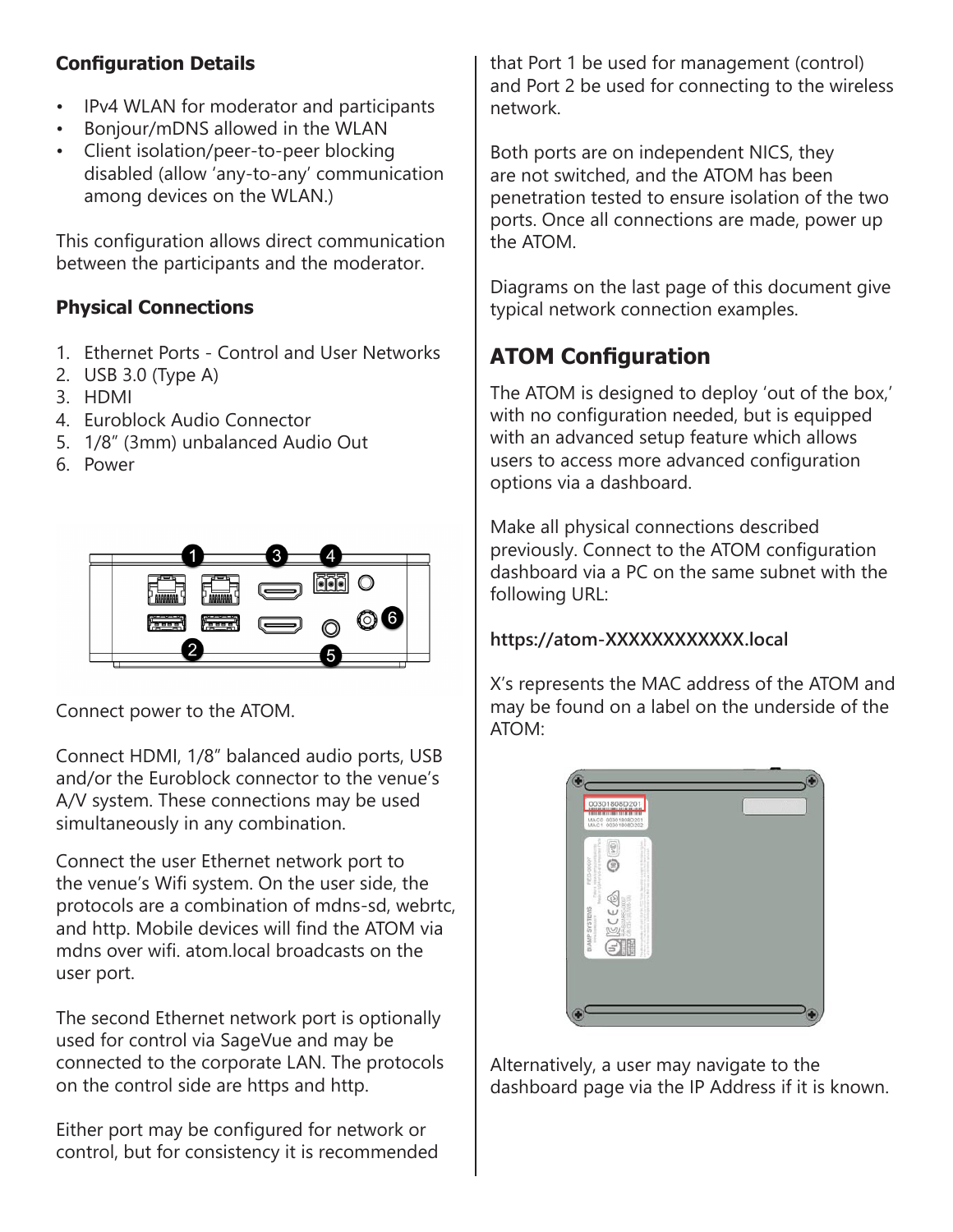A log in screen requires the following casesensitive default credentials:

#### Username: **admin**

Password: **first four and last four characters of the device serial number.** 

**IMPORTANT**: Any letters in the device serial number *must be entered in lowercase.*

From the dashboard, users have the option to make adjustments to audio levels, assign a custom name to the ATOM, change log-in credentials and change network preferences.

Users may also connect to the ATOM via SSH while on the same subnet.

Alternatively, users may log into a terminal session directly on the ATOM. This requires direct connection of a keyboard and monitor to the ATOM.

Only one ATOM may be routed to a particular

Visit [sagevue-help.biamp.com](http://sagevue-help.biamp.com) or [support.biamp.](http://support.biamp.com) [com](http://support.biamp.com) for more information on configuring the ATOM via SageVue.

Visit [crowd-mics-help.biamp.com](http://crowd-mics-help.biamp.com) for more information on set-up and configuration of Crowd Mics.

### **Contact:**

Email supportcrowdmics@biamp.com

**Telephone** 877-242-6796 +1-503-718-9257

www.biamp.com

## **Mobile Applications**

There are two Crowd Mics mobile applications: one for the moderator and one for the participants. Participants should be informed in advance of the event in order to download the application. The moderator should set up any polling questions prior to the event.

Use the following QR codes to download the mobile applications.







Participant Moderator Moderator Participant